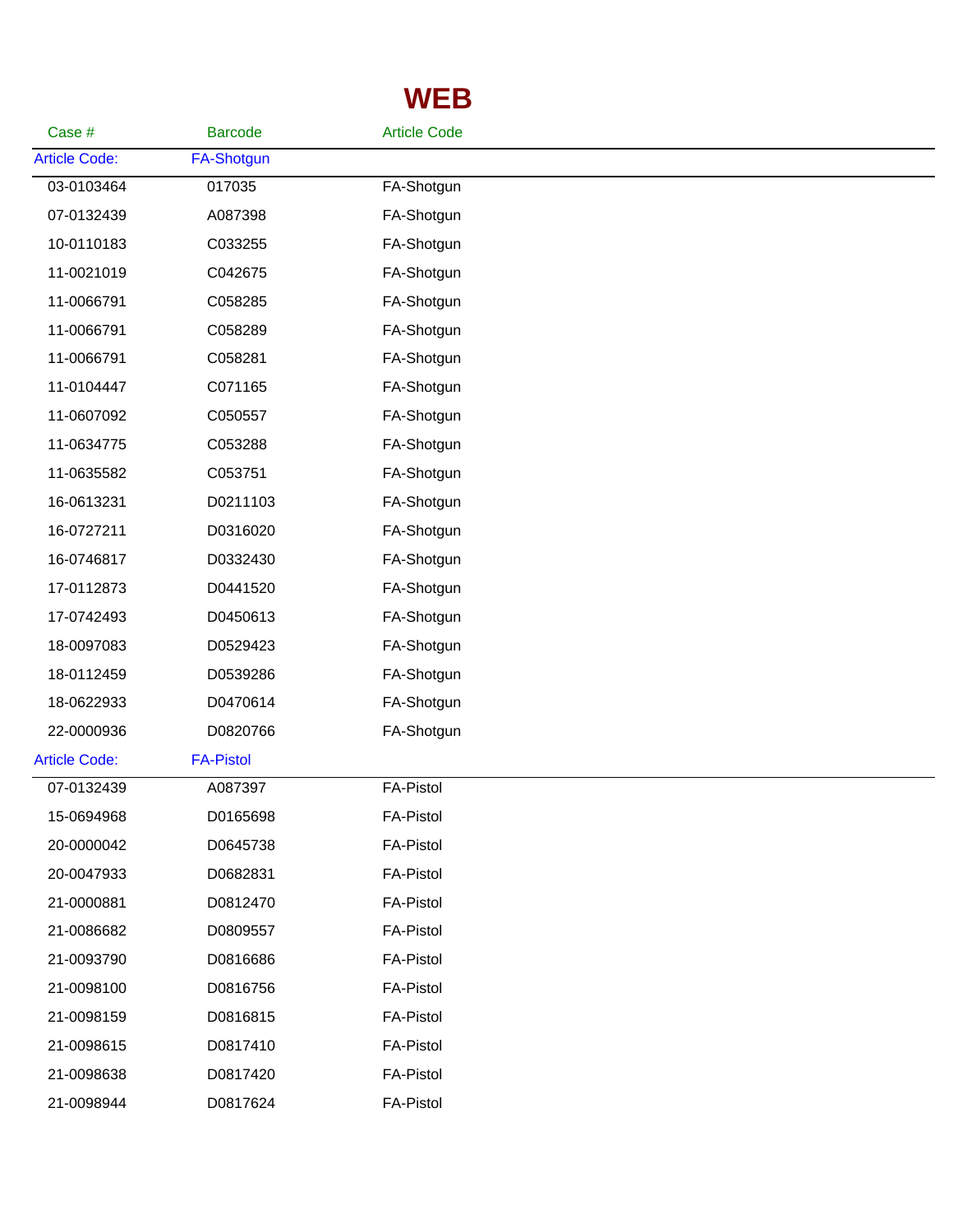| Case #               | <b>Barcode</b>  | <b>Article Code</b> |  |
|----------------------|-----------------|---------------------|--|
| 21-0098944           | D0817623        | <b>FA-Pistol</b>    |  |
| 21-0099346           | D0817869        | <b>FA-Pistol</b>    |  |
| 21-0099392           | D0817882        | <b>FA-Pistol</b>    |  |
| 21-0099478           | D0817918        | <b>FA-Pistol</b>    |  |
| 21-0099794           | D0818093        | <b>FA-Pistol</b>    |  |
| 21-0099794           | D0818094        | <b>FA-Pistol</b>    |  |
| 21-0100673           | D0818647        | <b>FA-Pistol</b>    |  |
| 21-0101367           | D0819067        | <b>FA-Pistol</b>    |  |
| 21-0101533           | D0819113        | <b>FA-Pistol</b>    |  |
| 21-0101533           | D0819111        | <b>FA-Pistol</b>    |  |
| 21-0101576           | D0819144        | <b>FA-Pistol</b>    |  |
| 21-0101696           | D0819206        | <b>FA-Pistol</b>    |  |
| 21-0101998           | D0819341        | <b>FA-Pistol</b>    |  |
| 21-0102127           | D0819412        | <b>FA-Pistol</b>    |  |
| 21-0102249           | D0819501        | <b>FA-Pistol</b>    |  |
| 21-0102357           | D0819589        | <b>FA-Pistol</b>    |  |
| 21-0102358           | D0819586        | <b>FA-Pistol</b>    |  |
| 21-0102400           | D0819608        | <b>FA-Pistol</b>    |  |
| 21-0102489           | D0819667        | <b>FA-Pistol</b>    |  |
| 21-0102489           | D0819668        | <b>FA-Pistol</b>    |  |
| 21-0102884           | D0820901        | <b>FA-Pistol</b>    |  |
| 22-0001147           | D0821026        | <b>FA-Pistol</b>    |  |
| SO21090011676        | D0803202        | <b>FA-Pistol</b>    |  |
| SO21120016179        | D0817543        | <b>FA-Pistol</b>    |  |
| SO21120016230        | D0817774        | <b>FA-Pistol</b>    |  |
| SO21120016280        | D0817860        | <b>FA-Pistol</b>    |  |
| SO21120016280        | D0817858        | <b>FA-Pistol</b>    |  |
| SO21120016675        | D0819157        | <b>FA-Pistol</b>    |  |
| SO21120016828        | D0819757        | <b>FA-Pistol</b>    |  |
| so22010000114        | D0820458        | <b>FA-Pistol</b>    |  |
| so22010000114        | D0820459        | <b>FA-Pistol</b>    |  |
| SO22010000160        | D0820757        | <b>FA-Pistol</b>    |  |
| <b>Article Code:</b> | <b>FA-Rifle</b> |                     |  |
| 11-0010579           | C036481         | FA-Rifle            |  |
| 11-0010579           | C036482         | FA-Rifle            |  |
| 11-0019865           | C039635         | FA-Rifle            |  |
| 11-0022890           | C042539         | FA-Rifle            |  |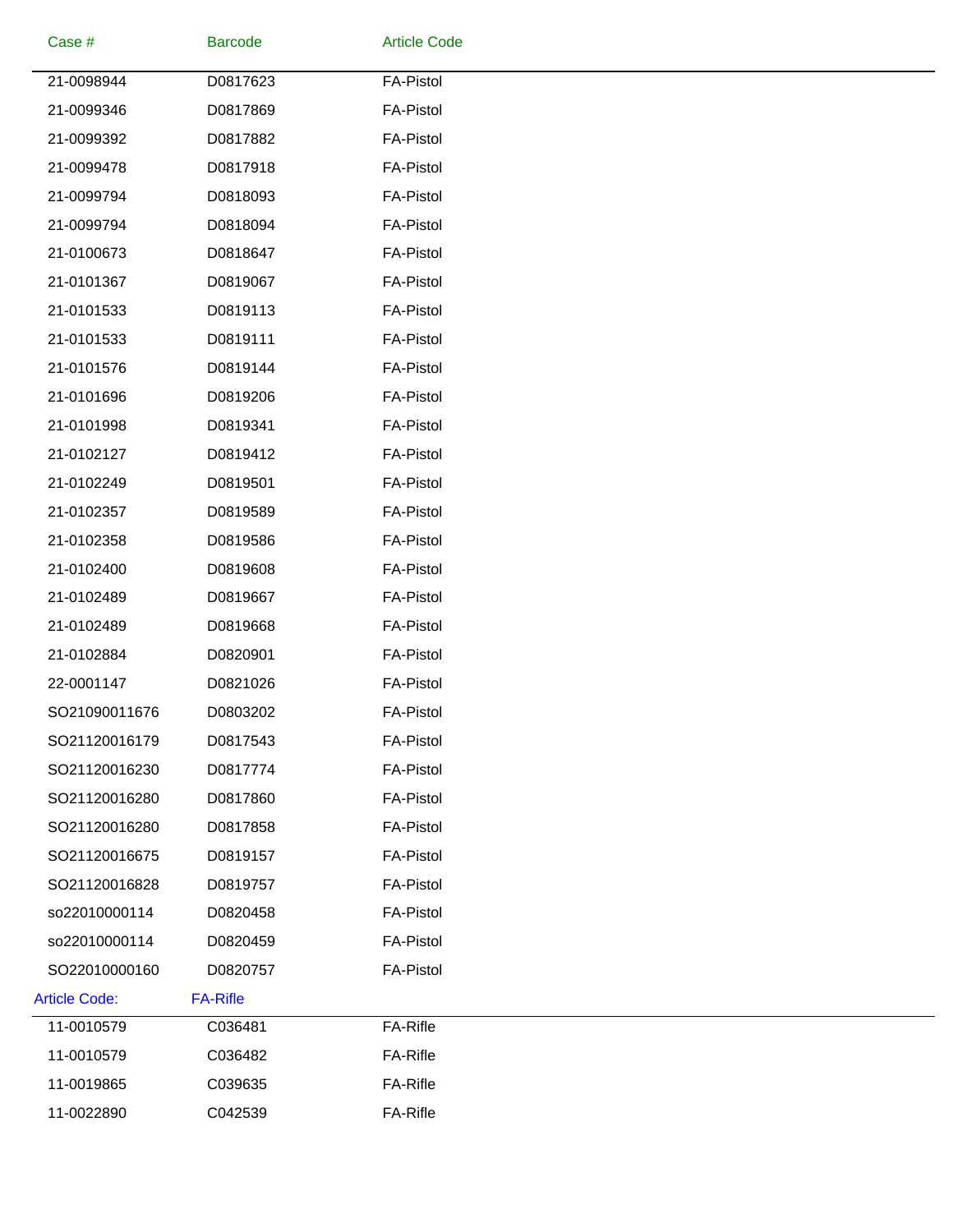| Case #               | <b>Barcode</b>       | <b>Article Code</b>  |
|----------------------|----------------------|----------------------|
| 11-0025703           | C042838              | FA-Rifle             |
| 11-0038826           | C047924              | FA-Rifle             |
| 11-0066791           | C058286              | FA-Rifle             |
| 11-0066791           | C058290              | FA-Rifle             |
| 11-0066791           | C058287              | FA-Rifle             |
| 11-0066791           | C058291              | FA-Rifle             |
| 11-0066791           | C058288              | FA-Rifle             |
| 11-0066791           | C058292              | FA-Rifle             |
| 11-0607282           | B144598              | FA-Rifle             |
| 11-0607282           | B144600              | FA-Rifle             |
| 11-0653444           | C064125              | FA-Rifle             |
| 11-0661246           | C068939              | FA-Rifle             |
| 11-0661246           | C068940              | FA-Rifle             |
| 16-0746817           | D0332428             | FA-Rifle             |
| 16-0746817           | D0332429             | FA-Rifle             |
| 17-0096301           | D0425358             | FA-Rifle             |
| 17-0097141           | D0426329             | FA-Rifle             |
| 17-0115231           | D0443497             | FA-Rifle             |
| 17-0115231           | D0443498             | FA-Rifle             |
| 18-0056912           | D0499356             | FA-Rifle             |
| 21-0098944           | D0817622             | FA-Rifle             |
| 21-0099050           | D0817696             | FA-Rifle             |
| 21-0099050           | D0817693             | FA-Rifle             |
| 22-0000468           | D0820199             | FA-Rifle             |
| SO22010000222        | D0821185             | FA-Rifle             |
| <b>Article Code:</b> | <b>FA-Derringer</b>  |                      |
| 11-0104447           | C071163              | FA-Derringer         |
| <b>Article Code:</b> | <b>FA-Revolver</b>   |                      |
| 13-0090554           | D0817754             | FA-Revolver          |
| 13-0628180           | C145195              | FA-Revolver          |
| 21-0101626           | D0819650             | FA-Revolver          |
| <b>Article Code:</b> | <b>Firearm Parts</b> |                      |
| 20-0047933           | D0684011             | <b>Firearm Parts</b> |
| 21-0098100           | D0816760             | <b>Firearm Parts</b> |
| 21-0098100           | D0816759             | <b>Firearm Parts</b> |
| 21-0098638           | D0817422             | <b>Firearm Parts</b> |
| 21-0099050           | D0817697             | <b>Firearm Parts</b> |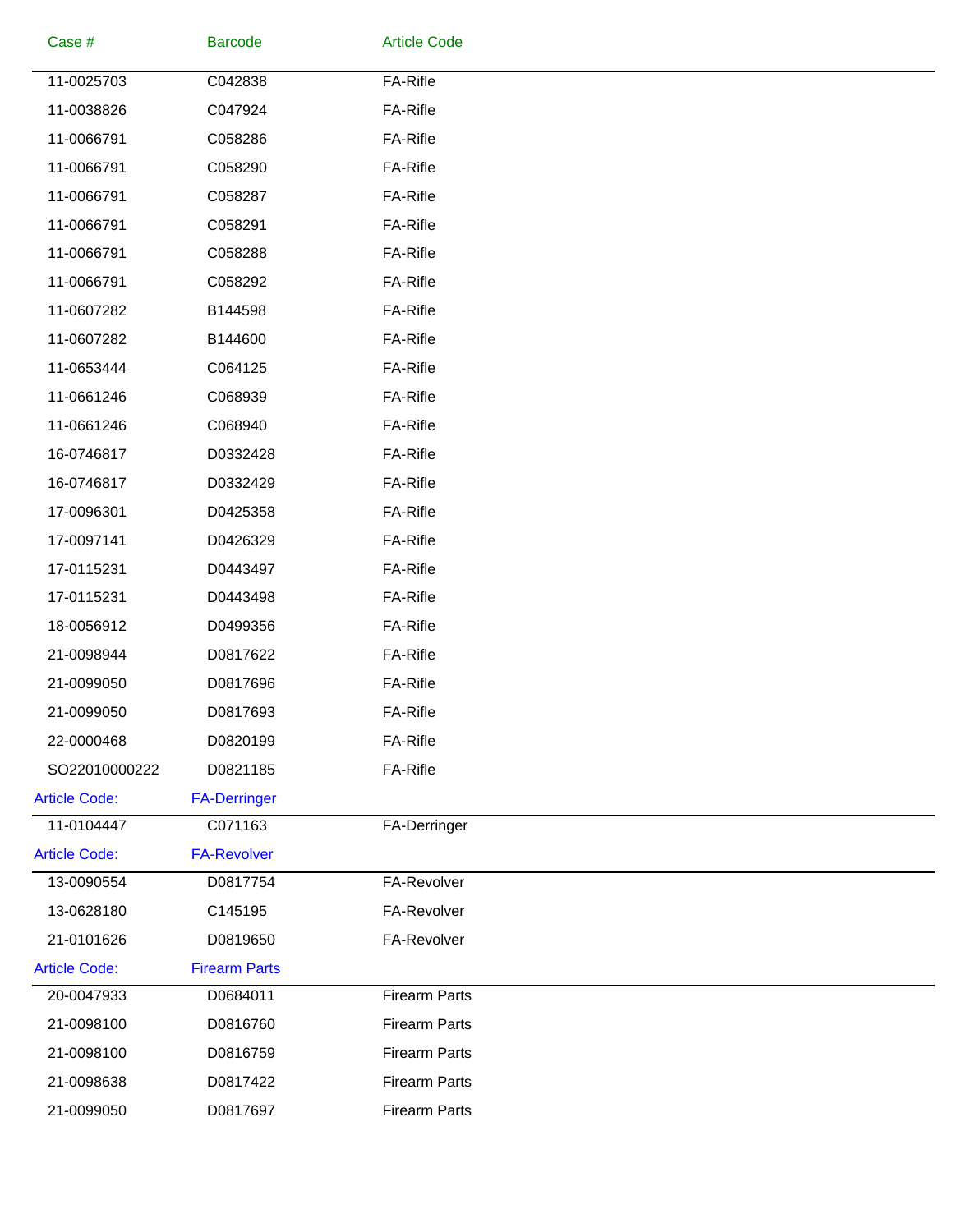| Case #               | <b>Barcode</b> | <b>Article Code</b>  |  |
|----------------------|----------------|----------------------|--|
| 21-0099050           | D0817694       | <b>Firearm Parts</b> |  |
| 21-0100673           | D0818646       | <b>Firearm Parts</b> |  |
| 21-0101576           | D0819143       | <b>Firearm Parts</b> |  |
| 21-0101626           | D0819652       | <b>Firearm Parts</b> |  |
| 21-0102127           | D0819413       | <b>Firearm Parts</b> |  |
| 21-0102249           | D0819504       | <b>Firearm Parts</b> |  |
| 21-0102357           | D0819587       | <b>Firearm Parts</b> |  |
| 21-0102357           | D0819590       | <b>Firearm Parts</b> |  |
| 21-0102400           | D0819610       | <b>Firearm Parts</b> |  |
| 21-0102489           | D0819669       | <b>Firearm Parts</b> |  |
| 21-0102489           | D0819670       | <b>Firearm Parts</b> |  |
| 21-0102884           | D0820903       | <b>Firearm Parts</b> |  |
| SO21090011676        | D0803201       | <b>Firearm Parts</b> |  |
| <b>Article Code:</b> | Ammo           |                      |  |
| 20-0047933           | D0684012       | Ammo                 |  |
| 21-0093790           | D0816687       | Ammo                 |  |
| 21-0096242           | D0817783       | Ammo                 |  |
| 21-0097458           | D0816480       | Ammo                 |  |
| 21-0098100           | D0816758       | Ammo                 |  |
| 21-0098100           | D0816757       | Ammo                 |  |
| 21-0098159           | D0816816       | Ammo                 |  |
| 21-0098202           | D0817013       | Ammo                 |  |
| 21-0098615           | D0817411       | Ammo                 |  |
| 21-0098638           | D0817421       | Ammo                 |  |
| 21-0098944           | D0817625       | Ammo                 |  |
| 21-0098944           | D0817626       | Ammo                 |  |
| 21-0098944           | D0817629       | Ammo                 |  |
| 21-0098944           | D0817628       | Ammo                 |  |
| 21-0098944           | D0817630       | Ammo                 |  |
| 21-0098944           | D0817627       | Ammo                 |  |
| 21-0099050           | D0817695       | Ammo                 |  |
| 21-0099050           | D0817698       | Ammo                 |  |
| 21-0099346           | D0817870       | Ammo                 |  |
| 21-0099392           | D0817883       | Ammo                 |  |
| 21-0099794           | D0818090       | Ammo                 |  |
| 21-0100383           | D0818478       | Ammo                 |  |
| 21-0100614           | D0818597       | Ammo                 |  |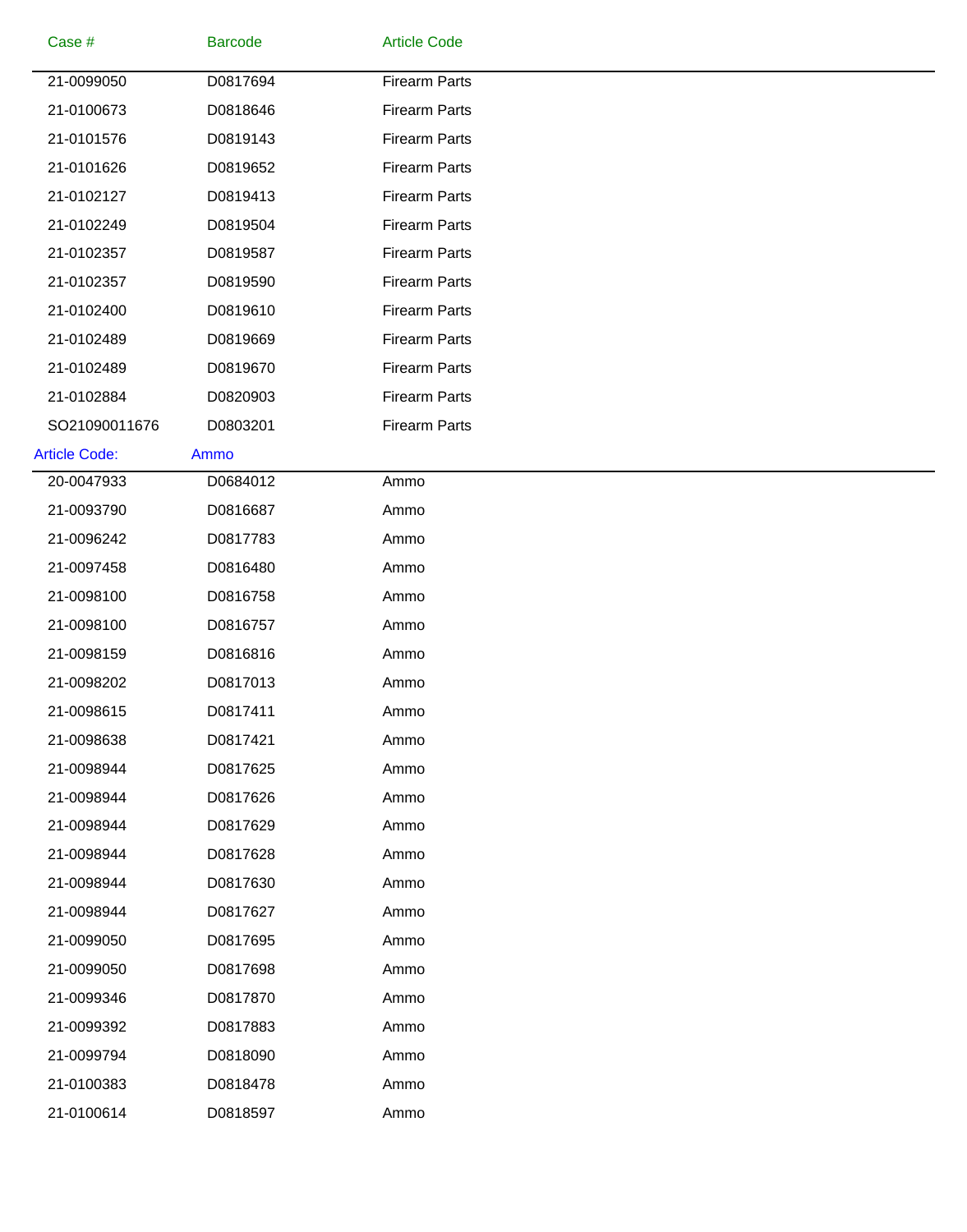| Case #               | <b>Barcode</b>  | <b>Article Code</b> |  |
|----------------------|-----------------|---------------------|--|
| 21-0100673           | D0818645        | Ammo                |  |
| 21-0101208           | D0818958        | Ammo                |  |
| 21-0101234           | D0818961        | Ammo                |  |
| 21-0101533           | D0819112        | Ammo                |  |
| 21-0101533           | D0819114        | Ammo                |  |
| 21-0101626           | D0819651        | Ammo                |  |
| 21-0102222           | D0819472        | Ammo                |  |
| 21-0102249           | D0819503        | Ammo                |  |
| 21-0102357           | D0819591        | Ammo                |  |
| 21-0102357           | D0819588        | Ammo                |  |
| 21-0102400           | D0819609        | Ammo                |  |
| 21-0102489           | D0819671        | Ammo                |  |
| 21-0102489           | D0819672        | Ammo                |  |
| 21-0102884           | D0820902        | Ammo                |  |
| 22-0000468           | D0820200        | Ammo                |  |
| 22-0000894           | D0820611        | Ammo                |  |
| 22-0001147           | D0821025        | Ammo                |  |
| SO21090011676        | D0803200        | Ammo                |  |
| SO21090011676        | D0803198        | Ammo                |  |
| SO21120016179        | D0817544        | Ammo                |  |
| SO21120016280        | D0817859        | Ammo                |  |
| SO21120016280        | D0817861        | Ammo                |  |
| SO21120016675        | D0819158        | Ammo                |  |
| SO21120016828        | D0819756        | Ammo                |  |
| so22010000114        | D0820460        | Ammo                |  |
| SO22010000160        | D0820758        | Ammo                |  |
| <b>Article Code:</b> | <b>Knife</b>    |                     |  |
| 21-0097458           | D0816479        | Knife               |  |
| 21-0102489           | D0819673        | Knife               |  |
| <b>Article Code:</b> | <b>Holsters</b> |                     |  |
| 21-0098944           | D0817631        | Holsters            |  |
| 21-0099794           | D0818091        | Holsters            |  |
| 21-0101576           | D0819141        | Holsters            |  |
| 21-0102127           | D0819414        | Holsters            |  |
| 21-0102249           | D0819502        | Holsters            |  |
| 21-0102489           | D0819674        | Holsters            |  |
| SO21120016280        | D0817862        | Holsters            |  |